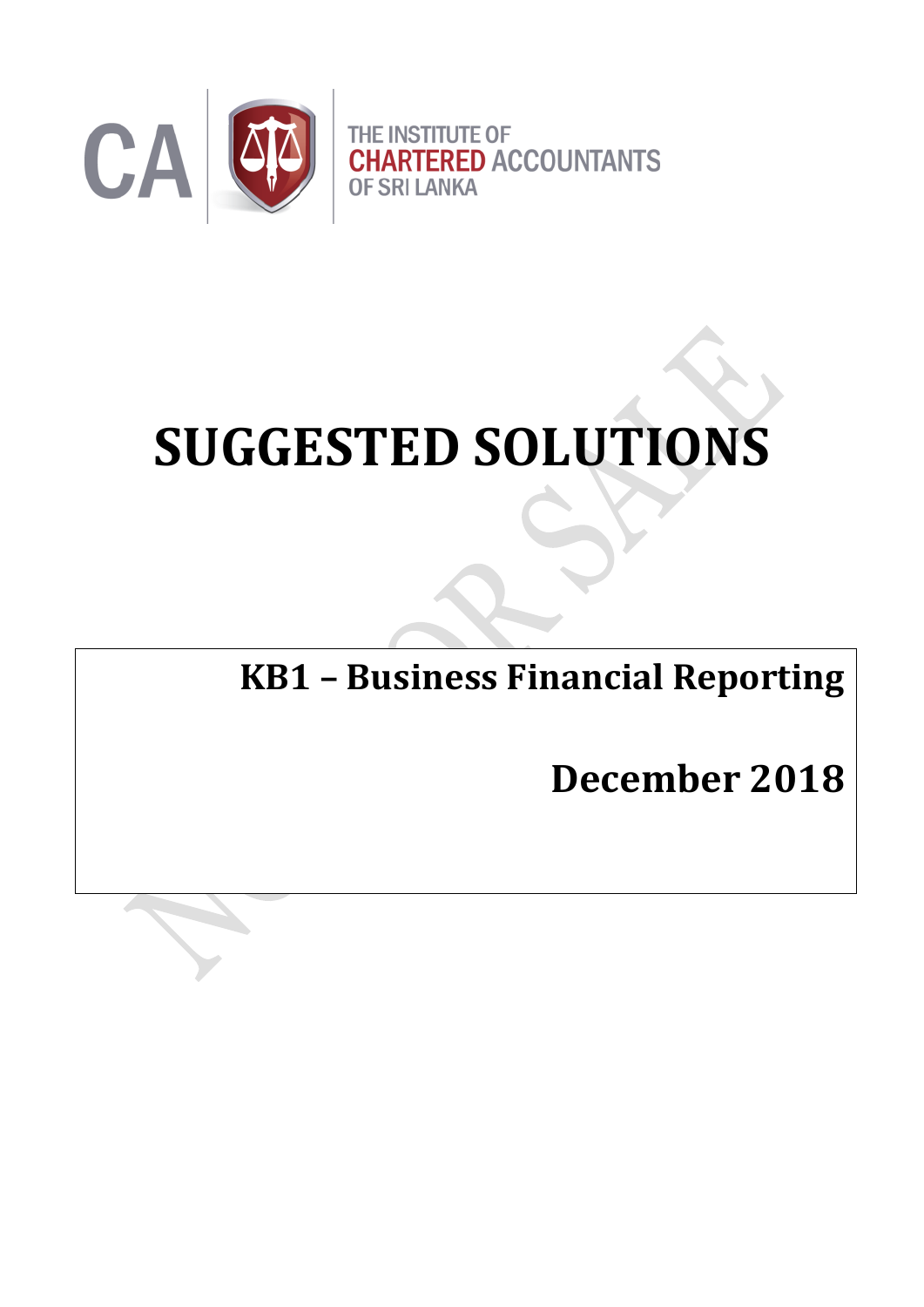### **SECTION 1**

#### **Answer 01**

**Relevant Learning Outcome/s: 1.1 and 1.3** 1.1 Conceptual framework of SLFRS. 1.3 Regulatory framework. Study text reference: Pages 7, 35 – 41

(a)

(i) Per the Conceptual Framework for Financial Reporting, existing and potential investors, lenders and other creditors have been identified as the users of general purpose financial statements.

However, it recognises that employees, suppliers, customers, the government and its agencies might find general purpose financial reports useful, although the general purpose financial statements are not primarily directed to these parties.

Accordingly, the intended users of general purpose financial statements of Blizz (Pvt) Ltd are not government agencies, customers and suppliers. Nevertheless these financial statements may be useful for their purposes.

- (ii) Per the Conceptual framework for Financial Reporting, in order for financial information to be useful, it must be relevant and faithfully represent what it purports to represent to the users of the financial statements. An asset is defined in the Conceptual Framework as a resource controlled by an entity as a result of past events and from which future economic benefits are expected to flow to the entity. The accounts receivable was an asset of this entity. However, when it was sold without recourse, Blizz (Pvt) Ltd lost control and no further economic benefits could be expected from it. Therefore, derecognising the asset in the statement of financial position of the entity gives a faithful representation of the transaction.
- (b) Sri Lanka Accounting and Auditing Standards Act No. 15 of 1995 requires "specified business entities" to prepare and present their financial statements in compliance with Sri Lanka Accounting Standards. Criteria to be considered in identifying a specified business entity are defined by this Act. Spring (Pvt) Ltd's revenue is in excess of Rs. 500 million, which is one defined criteria in identifying a specified business entity. Therefore Spring (Pvt) Ltd (although it is not a listed entity) is required to prepare its financial statements in accordance with Sri Lanka Accounting Standards. On the other hand given that Spring (Pvt) Ltd is a private entity, which does not have public accountability, or if its financial statements are not published for external users, it has the option to apply SLFRS for SMEs in preparing its financial statements.

**(Total: 10 marks)**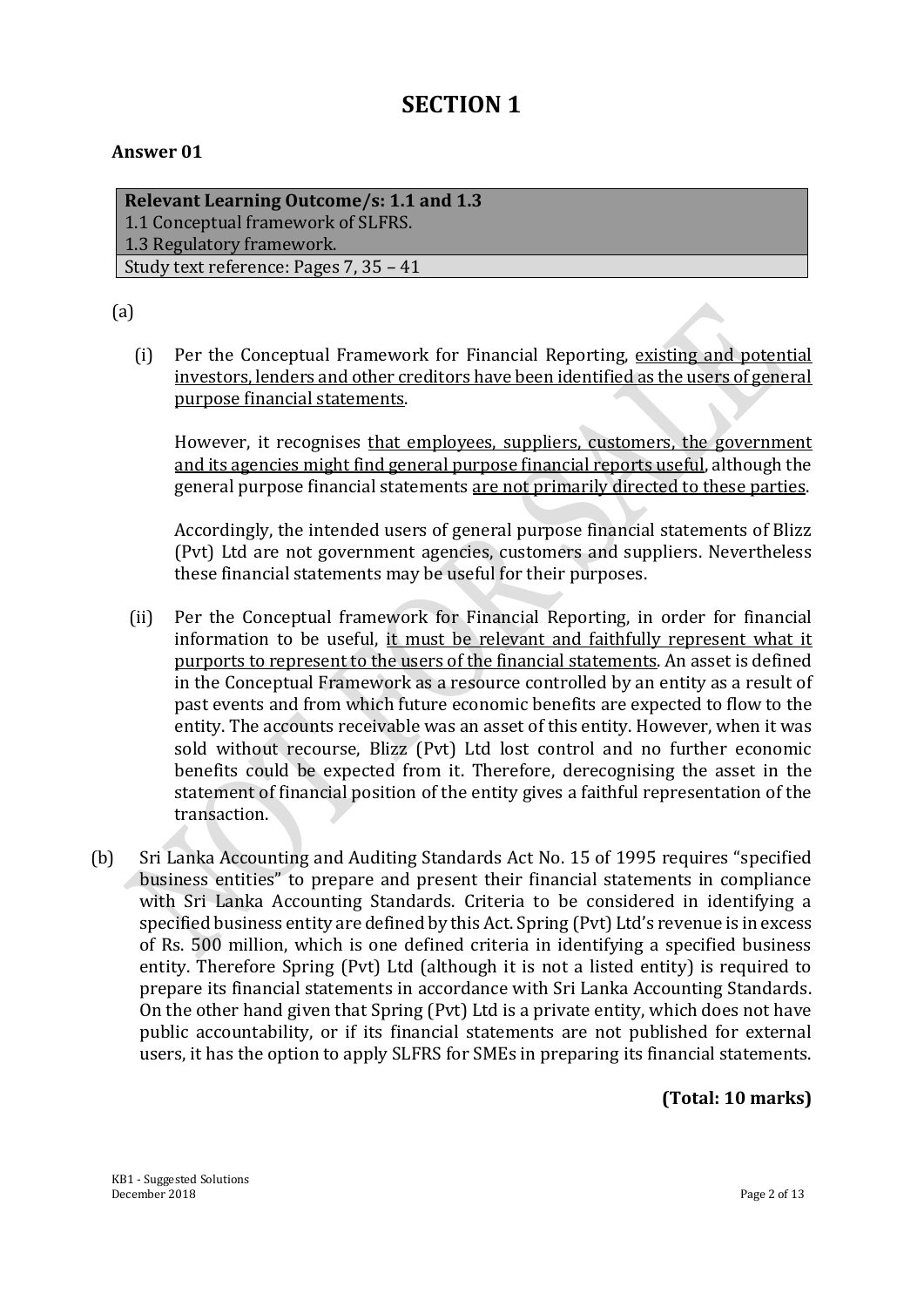#### **Relevant Learning Outcome/s: 2.2 (Level B)**

Good knowledge and comprehension of the standard to identify moderately complicated issues and any potential implications to the financial statements, and to exercise professional judgment in the analysis and application of standards in resolving a moderately complicated matter related to financial reporting.

Study text reference: Pages 299 – 330

| Item                                                                   | Rs.        | Rs.         |
|------------------------------------------------------------------------|------------|-------------|
| <b>Property, plant and equipment</b>                                   |            | DTL/(DTA)   |
| Net book value as at 31 December 2017                                  |            |             |
| $[15 \text{ million} - ((15 \text{ million}/5)^*2)]$                   | 9,000,000  |             |
| <b>Tax WDV</b>                                                         |            |             |
| $(15 \text{ million} - (15 \text{ million} * 25\% * 2 \text{ years}))$ | 7,500,000  |             |
| Temporary difference                                                   | 1,500,000  |             |
| Tax rate                                                               | 28%        |             |
| <b>Deferred tax liability</b>                                          |            | 420,000     |
| <b>Revaluation reserve</b>                                             |            |             |
| $(12 \text{ million} - 9 \text{ million})$                             | 3,000,000  |             |
| Tax rate                                                               | 28%        |             |
| <b>Deferred tax liability</b>                                          |            | 840,000     |
| Inventory                                                              |            |             |
| Write off – inventory $\rightarrow$ Temporary difference               |            |             |
| $(2 \text{ million} - 1.5 \text{ million})$                            | 500,000    |             |
| Tax rate                                                               | 28%        |             |
| Deferred tax asset                                                     |            | (140,000)   |
| <b>Trade receivables</b>                                               |            |             |
| No temporary difference                                                |            |             |
| <b>Accrued expenses</b>                                                |            |             |
| Temporary difference                                                   | 1,000,000  |             |
| Tax rate                                                               | 28%        | (280,000)   |
| <b>Defined benefit obligation</b>                                      |            |             |
| Temporary difference                                                   | 20,000,000 |             |
| Tax rate                                                               | 28%        | (5,600,000) |
| <b>Research and development</b>                                        |            |             |
| Net book value                                                         |            |             |
| $275,0000 - (275,0000/5)^*3$                                           | 1,100,000  |             |
| <b>Tax WDV</b>                                                         |            |             |
| Temporary difference                                                   | 1,100,000  |             |
| Tax rate                                                               | 28%        | 308,000     |
|                                                                        |            | 4,452,000   |

#### **(Total: 10 marks)**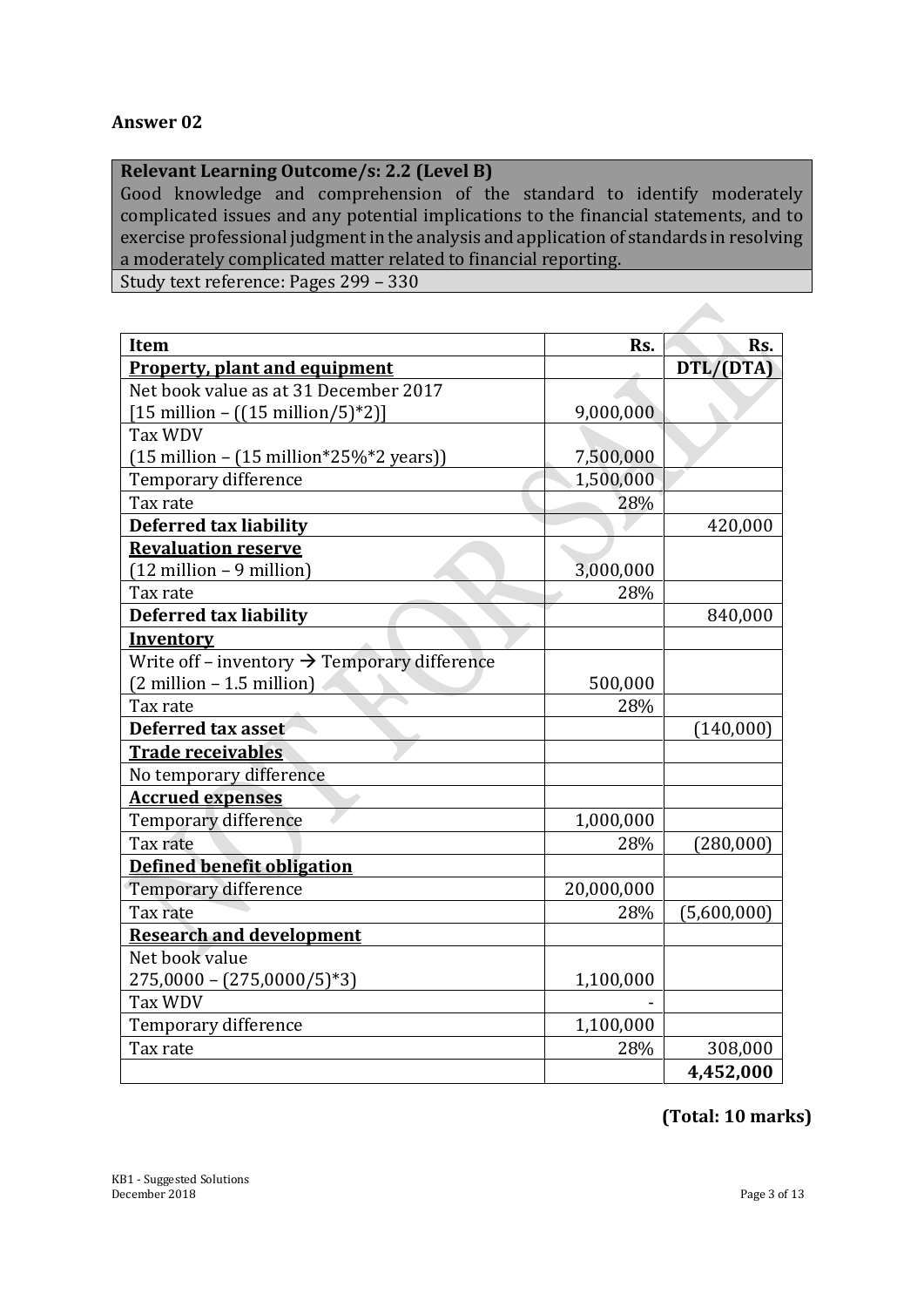#### **Note (alternate answer for PPE)**

| <b>PPE</b>             |             |
|------------------------|-------------|
| Revalued amount        | 12,000,000  |
| <b>Tax WDV</b>         | (7,500,000) |
| Temporary difference   | 4,500,000   |
| Tax rate               | 28%         |
| Deferred tax liability | 1,260,000   |

#### **Answer 03**

#### **Relevant Learning Outcome/s: 2.2 (Level B)**

Good knowledge and comprehension of the standard to identify moderately complicated issues and any potential implications to the financial statements, and to exercise professional judgment in the analysis and application of standards in resolving a moderately complicated matter related to financial reporting.

Study text reference: Pages 350 – 355

(a) Total finance costs associated with the bond

|                                                                              | <b>Rs. million</b> |
|------------------------------------------------------------------------------|--------------------|
| Coupon interest $(10\% * \text{Rs. } 100 \text{ million} * 4 \text{ years})$ | 40                 |
| Discount on issue (Rs. 100 million - Rs. 97 million)                         |                    |
| Issue costs                                                                  |                    |
| Premium on redemption (Rs. 100 million * 5%)                                 | 5.                 |
| <b>Total finance costs</b>                                                   | 50                 |

(b) Under the effective interest rate method, the calculation would be as follows.

|      |                        | $(12.706\% \text{ p.a.})$ |                |                        |
|------|------------------------|---------------------------|----------------|------------------------|
| Year | <b>Opening balance</b> | <b>Finance cost</b>       | <b>Payment</b> | <b>Closing balance</b> |
|      | Rs. million            | Rs. million               | Rs. million    | Rs. million            |
|      | 95.00                  | 12.07                     | (10.00)        | 97.07                  |
| ി    | 97.07                  | 12.33                     | (10.00)        | 99.40                  |
| 3    | 99.40                  | 12.63                     | (10.00)        | 102.03                 |
|      | 102.03                 | 12.96                     | (10.00)        | 105.00                 |
|      |                        | 50.00                     |                |                        |

(c) The effective interest rate method is superior to the others as it takes full account of any cash flows arising during the life of the financial instrument.

These may be irregular, frontloaded or even. The method allocates the total finance cost in direct proportion to the amount outstanding and the length of time outstanding.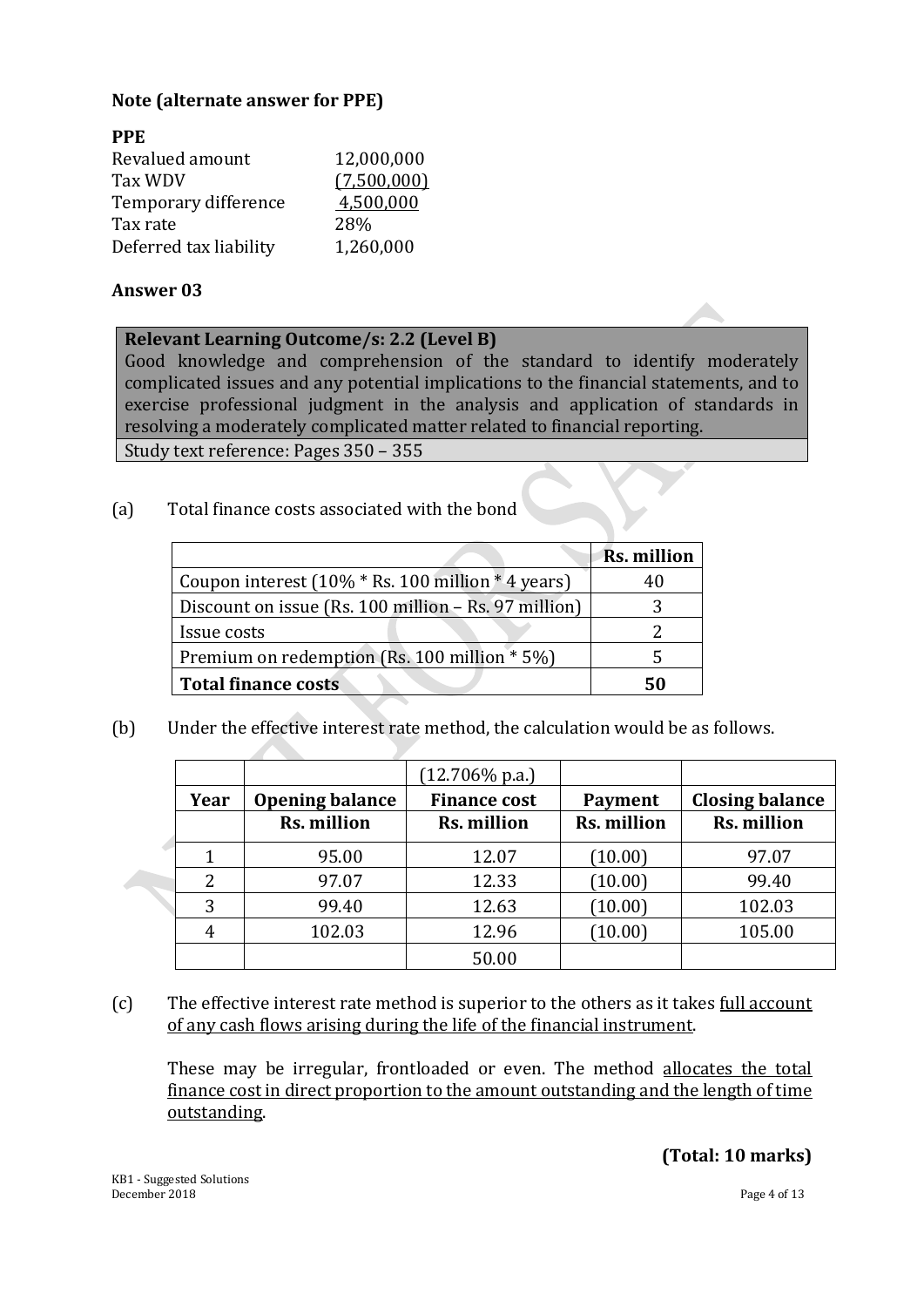#### **Relevant Learning Outcome/s: 2.2 (Level B)**

Good knowledge and comprehension of the standard to identify moderately complicated issues and any potential implications to the financial statements, and to exercise professional judgment in the analysis and application of standards in resolving a moderately complicated matter related to financial reporting. Study text reference: Page 400 – 404, 171 – 188

(a) The market-based condition (i.e. the increase in share price) will be ignored for the purpose of the calculation.

However the employment condition must be taken into account. The options will be treated as follows.

2,000 options x 2 directors x Rs.  $100 \times 1$  year / 3 years = Rs. 133,333. Equity will be increased by this amount and an expense shown in profit or loss for the year ended 31 March 2018.

(b) Ashoka (Pvt) Ltd would recognise the impairment loss in the following way.

When the impairment loss is identified, it should be recognised as an expense immediately in the income statement. Where the impairment loss relates to a group of assets, usually the impairment loss is allocated in priority to those assets that have the most subjective valuations. The impairment identified in this way should usually be allocated to goodwill first, thereafter to intangible assets to which there is no active market, thirdly to assets for which their recoverable value is less than their carrying amount, and finally to any tangible assets in the unit.

#### **As at 1 February 2018**

|                                  | 01/01/2018<br><b>Rs. million</b> | Impairment/loss<br><b>Rs. million</b> | 01/02/2018<br>Rs. million |
|----------------------------------|----------------------------------|---------------------------------------|---------------------------|
| Goodwill                         | 40                               | (15)                                  | 25                        |
| Intangible assets (taxi license) | 30                               |                                       | 30                        |
| Vehicles                         | 120                              | 30)                                   | 90                        |
| Sundry net assets                | 41                               | -                                     | 40                        |
|                                  | <u>230</u>                       | 45                                    | <u>.85</u>                |

The disposal loss of Rs. 30 million is recognised first for the stolen vehicles per LKAS 16 and the balance (Rs. 15 million) is attributed to goodwill.

#### **As at 1 March 2018**

|                   | 01/02/2018<br>Rs. million | Impairment/loss<br><b>Rs. million</b> | 01/03/2018<br>Rs. million |
|-------------------|---------------------------|---------------------------------------|---------------------------|
| Goodwill          | 25                        | $^{[25]}$                             | ۰                         |
| Intangible assets | 30                        | ์5)                                   | 25                        |
| Vehicles          | 90                        | $\left(0\right)$                      | 90                        |
| Sundry net assets | 40                        | -                                     | 40                        |
|                   | 185                       |                                       |                           |

**(Total: 10 marks)**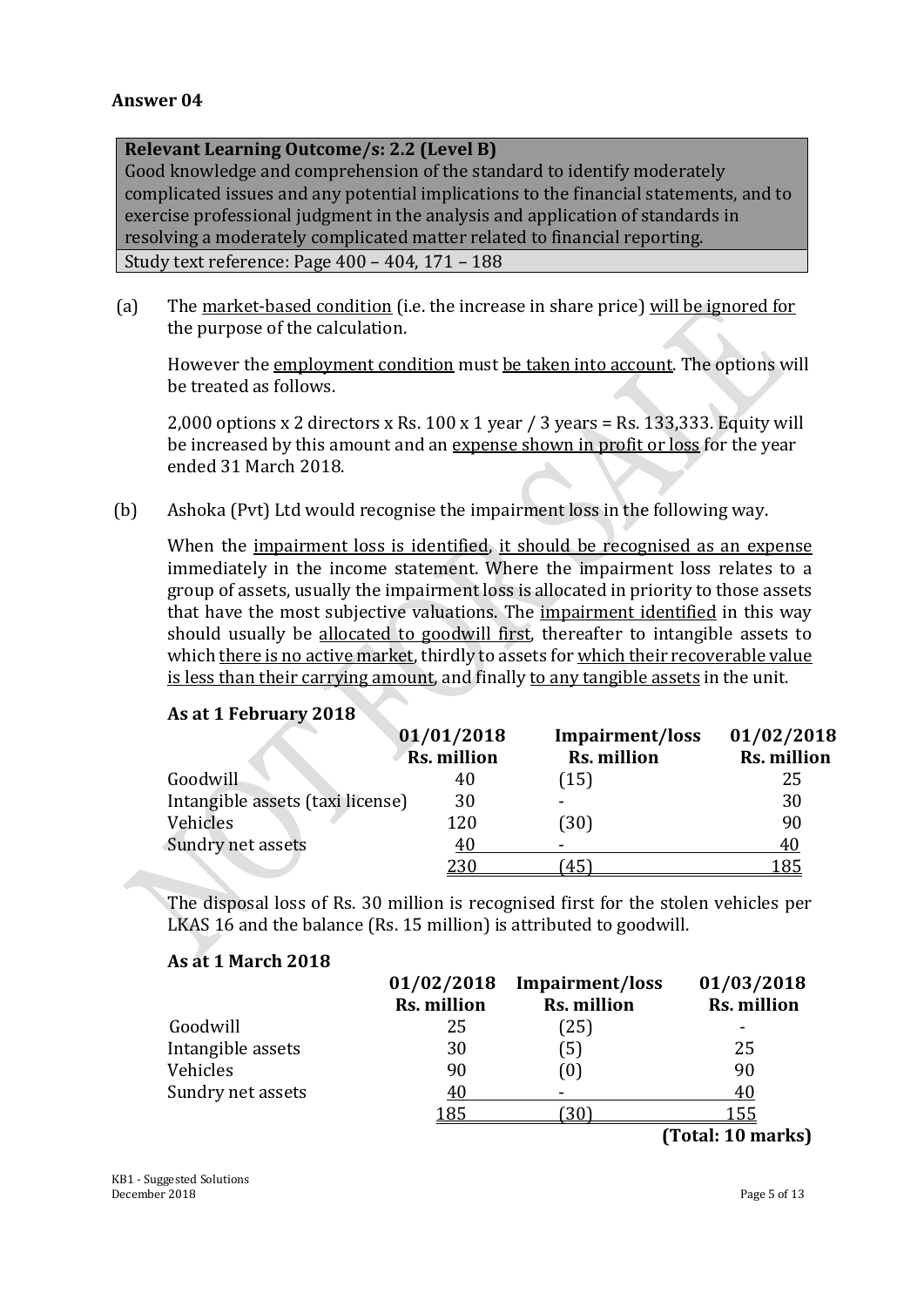| <b>Relevant Learning Outcome/s: 4.1</b> |
|-----------------------------------------|
| Financial statement analysis.           |
| Study text reference: Pages 632 – 655   |

(a)

|                   | 2018 | 2017    |
|-------------------|------|---------|
| Net profit margin | 7%   | 5%      |
| Current ratio     | 2.14 | 2.15    |
| <b>ROCE</b>       | 9.8% | $6.7\%$ |
| Debt              | 57%  | 64%     |

#### (b) **Explanations**

- Net profit margin has increased from 5% (when net profit was Rs. 66,200) to 7% (when net profit was Rs. 117,800). This can be mainly attributed to the increase in revenue by 23% compared to 2017 and a reduction in costs (interest and income tax) (from Rs. 66,000 to Rs. 42,000). The increase in profits from the previous year to this year is 78%, which is a significant increase.
- The current ratio remains almost constant. Whilst the current assets have increased by 22% (Rs. 890,900 to Rs. 1,087,200), Current liabilities have also increased by 23% (Rs. 414,500 to Rs. 509,000).
- ROCE has increased from 6.7% to 9.8%. Equity has increased from Rs. 863,400 to Rs. 915,000, and simultaneously borrowing costs have come down from Rs. 1,100,000 to Rs. 699,000. Overall total capital employed has come down.
- Interest bearing liabilities have decreased from Rs. 1,100,000 to Rs. 699, 600. This represents a 37% decrease.
- The debt ratio has come down from 64% to 57% as a result of the above. The profit to equity ratio has increased from 7.66% to 12.87% due to decreasing debts.

**(Total: 10 marks)**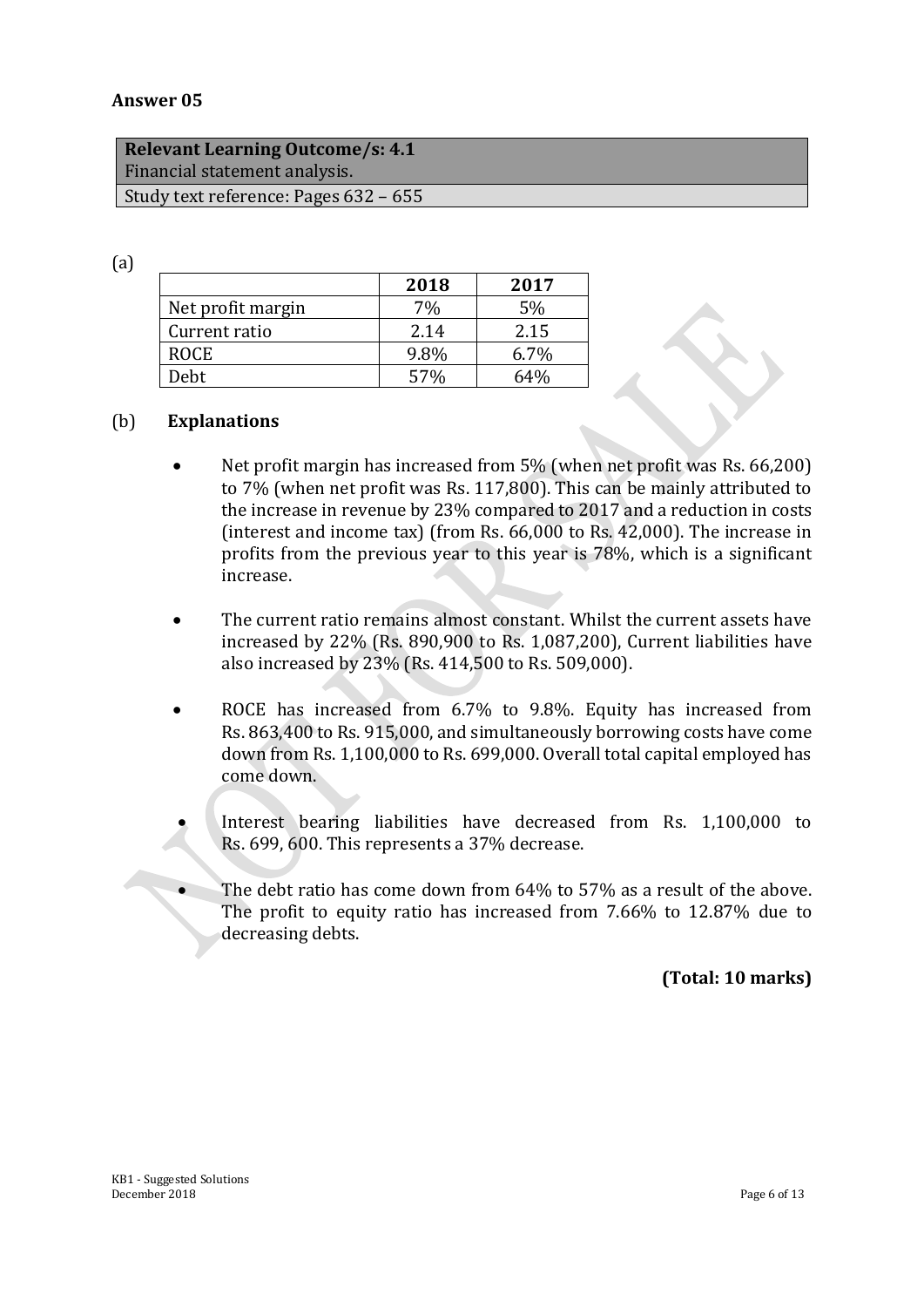### **SECTION 2**

#### **Answer 06**

**Relevant Learning Outcome/s: 3.1** Consolidated financial statements. Study text reference: Pages 507 – 587

#### (b) With the disposal of 80% of Red, Green loses control over Red (Pvt) Ltd.

The gain/(loss) from the disposal is as follows.

|                              | <b>Rs. million</b> |
|------------------------------|--------------------|
| Sales proceeds               | 280                |
| FV of remaining 15%          |                    |
| Carrying value of NCI        |                    |
|                              | 335                |
| Carrying value of net assets | (450               |
| Carrying value of goodwill   |                    |
| Loss                         |                    |

Fair value of the remaining investment of 15% should be recognised as a financial asset.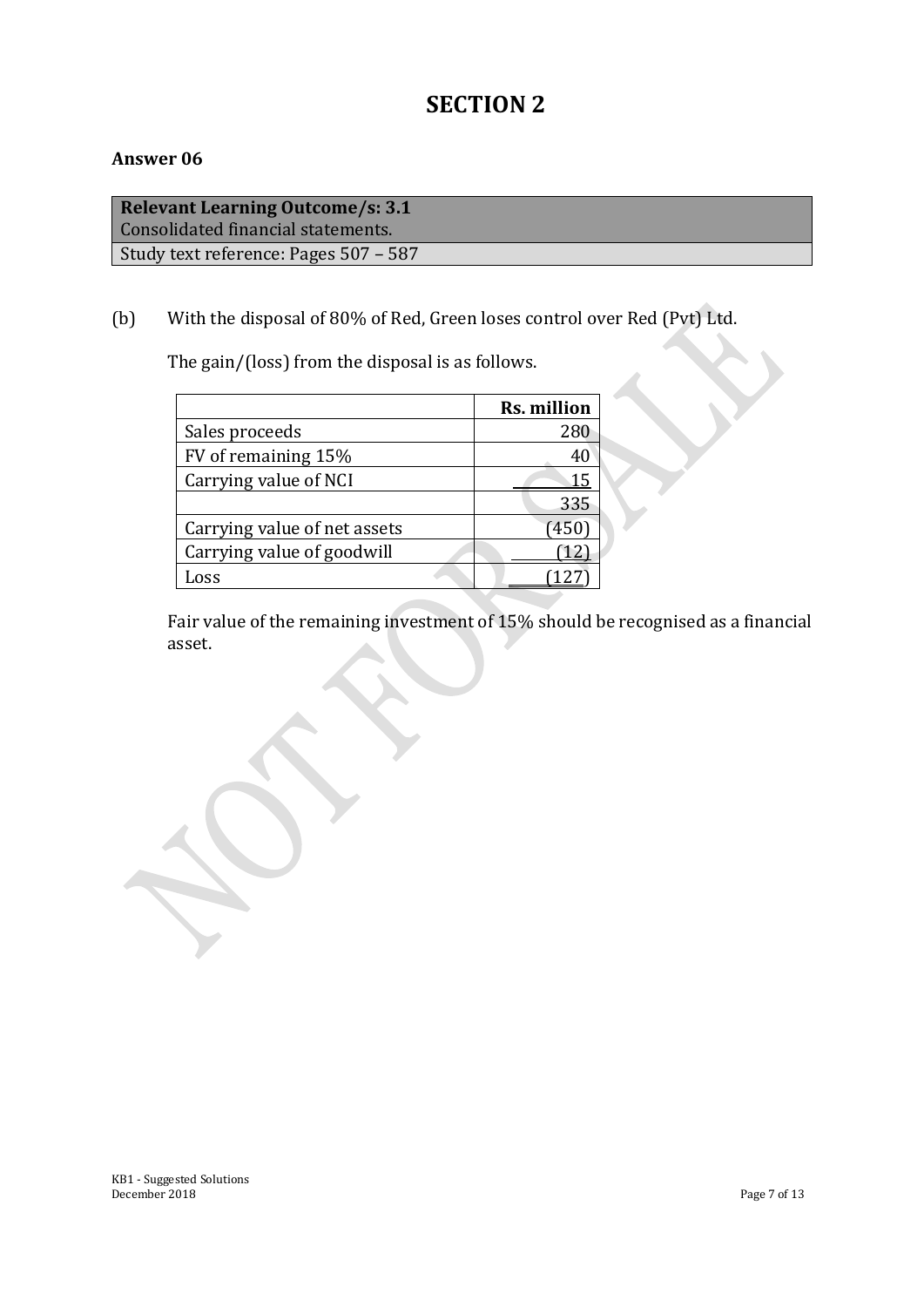| <b>Rey (Pvt) Ltd and Its subsidiaries</b>     |               |                               |               |        |                      |                          |               |               |           |               |
|-----------------------------------------------|---------------|-------------------------------|---------------|--------|----------------------|--------------------------|---------------|---------------|-----------|---------------|
| Consolidtated statement of financial position |               |                               |               |        |                      |                          |               |               |           |               |
| as at 31 March 2018                           |               |                               |               |        |                      |                          |               |               |           |               |
|                                               |               |                               |               |        |                      |                          |               |               |           |               |
|                                               |               |                               |               |        | realised<br>inventor |                          |               |               | Post acq. |               |
|                                               |               | Rey (Pvt) Lt Key (pvt)Ltd G/W |               | Dep    | $\mathbf y$          | URP (Key to Re Inv in JV |               | Impairment    | Profit    | Group         |
|                                               | <b>Rs.000</b> | <b>Rs.000</b>                 | <b>Rs.000</b> | Rs.000 | <b>Rs.000</b>        | <b>Rs.000</b>            | <b>Rs.000</b> | <b>Rs.000</b> | Rs.000    | <b>Rs.000</b> |
| <b>Assets</b>                                 |               |                               |               |        |                      |                          |               |               |           |               |
| Non-current assets                            |               |                               |               |        |                      |                          |               |               |           |               |
| Property, plant and equipment                 | 560,600       | 172,700                       | 36,000        | (300)  |                      |                          |               |               |           | 769,000       |
| Invesment                                     | 378,000       |                               | (300,000)     |        |                      |                          | 5,335         | (10,000)      |           | 73,335        |
| Goodwill                                      |               |                               | 92,920        |        |                      |                          |               |               |           | 92,920        |
|                                               | 938,600       | 172,700                       | (171,080)     |        |                      |                          |               |               |           | 935,255       |
| <b>Current assets</b>                         |               |                               |               |        |                      |                          |               |               |           |               |
| Inventory                                     | 63,400        | 16,300                        | 3,000         |        | (3,000)              | (217)                    |               |               |           | 79,483        |
| Receivables                                   | 84,500        | 97,200                        |               |        |                      |                          |               |               |           | 181,700       |
| Cash and cash equivalent                      | 31,900        | 14,100                        |               |        |                      |                          |               |               |           | 46,000        |
|                                               |               |                               |               |        |                      |                          |               |               |           |               |
|                                               | 179,800       | 127,600                       | 3,000         |        |                      |                          |               |               |           | 307,183       |
| Total assets                                  | 1,118,400     | 300,300                       | (168,080)     |        |                      |                          |               |               |           | 1,242,438     |
|                                               |               |                               |               |        |                      |                          |               |               |           |               |
| <b>Equity and liabilitites</b>                |               |                               |               |        |                      |                          |               |               |           |               |
| Equity                                        |               |                               |               |        |                      |                          |               |               |           |               |
| Stated capital                                | 600,000       | 120,000                       | (120,000)     |        |                      |                          |               |               |           | 600,000       |
| Retained earnings                             | 404,500       | 94,500                        | (76,000)      | (240)  | (2,400)              | (173)                    | 5,335         | (10,000)      | 14,800    | 411,822       |
| <b>Revaluation surplus</b>                    | 23,000        | 16,000                        | (16,000)      |        |                      |                          |               |               |           | 23,000        |
|                                               | 1,027,500     | 230,500                       | (212,000)     |        |                      |                          |               |               |           | 1,034,822     |
|                                               |               |                               |               |        |                      |                          |               |               |           |               |
| Non controlling interest                      |               |                               | 33,000        | (60)   | (600)                | (43)                     |               |               | 3,700     | 35,997        |
|                                               |               |                               |               |        |                      |                          |               |               |           |               |
| Non-current liability                         |               |                               |               |        |                      |                          |               |               |           |               |
| Deferred Tax Liability                        | 4,000         | 3,200                         | 10,920        |        |                      |                          |               |               |           | 18,120        |
|                                               |               |                               |               |        |                      |                          |               |               |           |               |
| Gurrent liabilities                           |               |                               |               |        |                      |                          |               |               |           |               |
| Tecaddopagables                               | 74,600        | 43,600                        |               |        |                      | Page 8 of 13             |               |               |           | 118,200       |
| Accrued expenses                              | 12,300        | 23,000                        |               |        |                      |                          |               |               |           | 35,300        |
|                                               | 86,900        | 66,600                        |               |        |                      |                          |               |               |           | 153,500       |
| Total equity and liabilities                  | 1,118,400     | 300,300                       | (168,080)     |        |                      |                          |               |               |           | 1,242,438     |
|                                               |               |                               |               |        |                      |                          |               |               |           |               |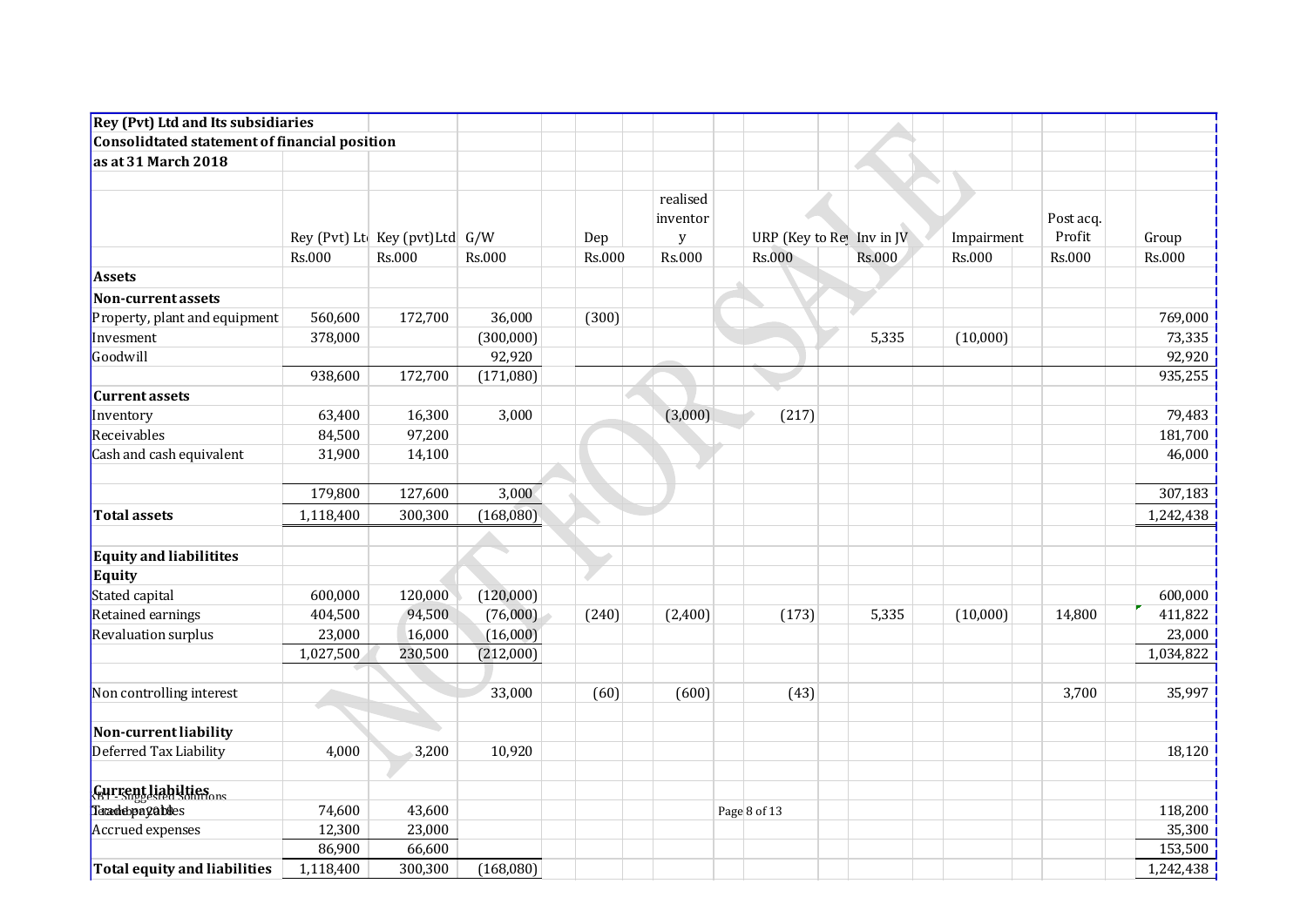| <b>Working 1</b>    |                                         |                |                |
|---------------------|-----------------------------------------|----------------|----------------|
|                     | <b>Computation of goodwill</b>          |                |                |
|                     |                                         | <b>Rs.'000</b> |                |
|                     | <b>Consideration transferred</b>        |                | 300,000        |
|                     |                                         |                |                |
| Fair value of NCI   |                                         |                | 33,000         |
|                     |                                         |                | 333,000        |
|                     | Fair value of net assets                |                |                |
| Stated capital      |                                         |                | 120,000        |
| Retained earnings   |                                         |                | 76,000         |
|                     | Revaluation surplus                     |                | 16,000         |
| FV increase in land |                                         |                | 24,000         |
| DT liability @ 28%  |                                         |                | (6,720)        |
|                     | FV increase in building                 |                | 12,000         |
| DT liability @ 28%  |                                         |                | (3,360)        |
|                     | FV increase in inventory                |                | 3,000          |
| DT liability @ 28%  |                                         |                | (840)          |
|                     |                                         |                |                |
|                     |                                         |                | 240,080        |
| Goodwill            |                                         |                | 92,920         |
|                     |                                         |                |                |
|                     |                                         |                |                |
|                     | Depreciation for FV increase in build   |                | <b>Rs.'000</b> |
| FV increase         |                                         |                | 12,000         |
|                     | Depreciation (12,000/30*9/12)           |                | 300            |
|                     |                                         |                |                |
|                     | Dr. Retained earnings                   |                | 240            |
| Dr. NCI             |                                         |                | 60             |
| Cr. PPE             |                                         |                | 300            |
|                     |                                         |                |                |
|                     | Subsequent realisation of inventory     |                | <b>Rs.'000</b> |
|                     | Dr Retained earnings (3,000*80%)        |                | 2,400          |
|                     | Dr. NCI (3000*20%)                      |                | 600            |
| Cr. Inventory       |                                         |                | 3,000          |
|                     |                                         |                |                |
| <b>Working 2</b>    |                                         |                |                |
|                     | <b>Unrealised profit from inventory</b> | <b>Rs.'000</b> |                |
| <b>URP</b>          | $(1,300/120*20)$                        | 217            |                |
|                     |                                         |                |                |
|                     |                                         |                |                |
|                     | Dr. Retained earnings                   | 173            |                |
| Dr. NCI             |                                         | 43             |                |

| <b>Working 2</b> |                                  |                |     |
|------------------|----------------------------------|----------------|-----|
|                  | Unrealised profit from inventory | <b>Rs.'000</b> |     |
| <b>URP</b>       | $(1,300/120*20)$                 |                | 217 |
|                  |                                  |                |     |
|                  |                                  |                |     |
|                  |                                  |                |     |
|                  | Dr. Retained earnings            |                | 173 |
| Dr. NCI          |                                  |                | 43  |
| Cr. Inventory    | 217                              |                |     |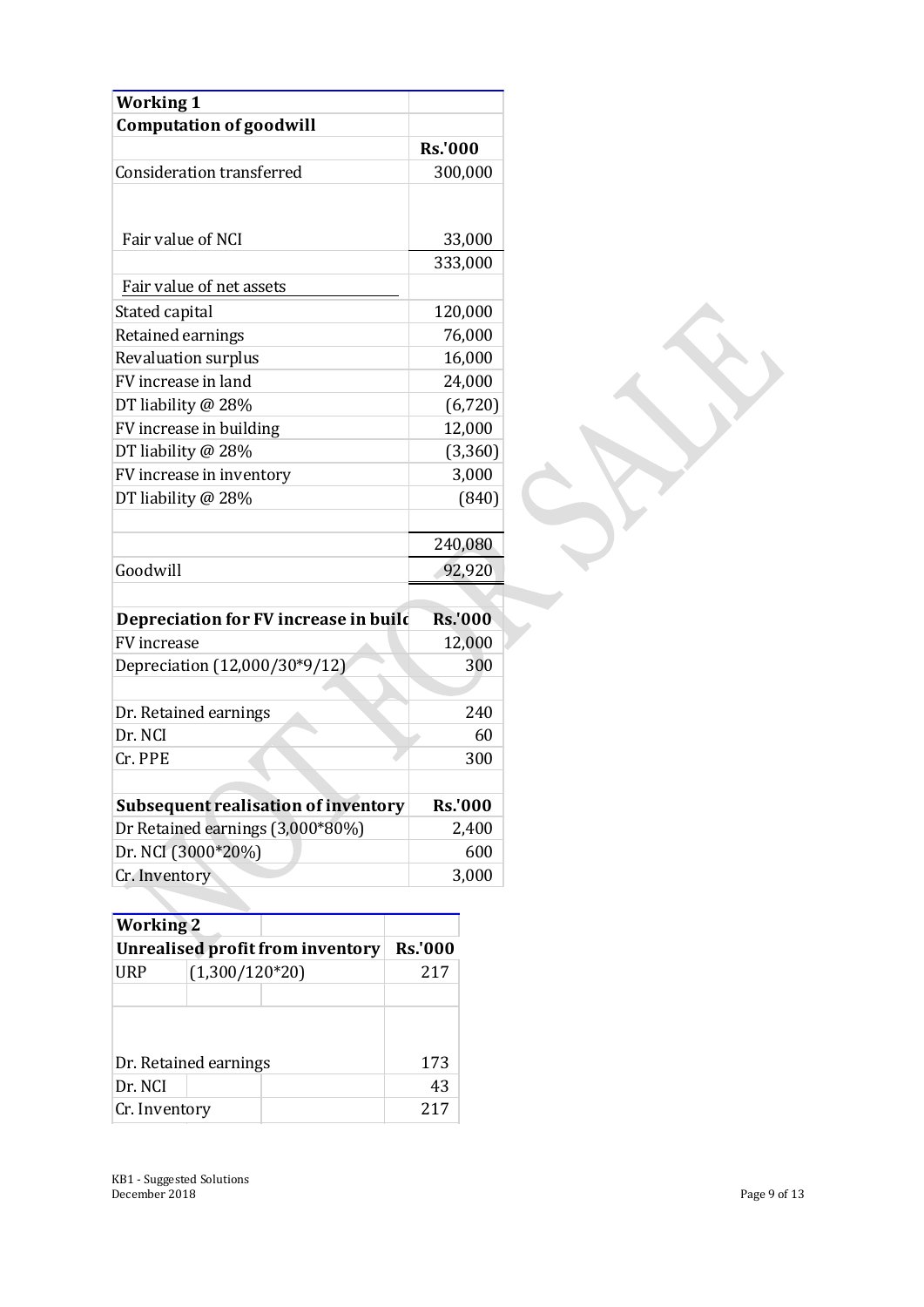| <b>Working 3</b>                              |  |        |  |
|-----------------------------------------------|--|--------|--|
| Investment in Jey (Pvt) Ltd - Joint   Rs.'000 |  |        |  |
|                                               |  |        |  |
| Cost of investment                            |  | 78,000 |  |
| Share of post acq. Profit                     |  |        |  |
| $(23,670 - 13,000)$ <sup>*</sup> .50          |  | 5,335  |  |
|                                               |  |        |  |

| Working 4                          |                        |                |  |
|------------------------------------|------------------------|----------------|--|
| Post acquisition profit allocation |                        | <b>Rs.'000</b> |  |
| RE.                                | $(94,500-76,000)*80\%$ | 14,800         |  |
| <b>NCI</b>                         | $(94,500-76,000)*20\%$ | 3,700          |  |

KB 1 - Suggested Solutions December 2018 Page 10 of 13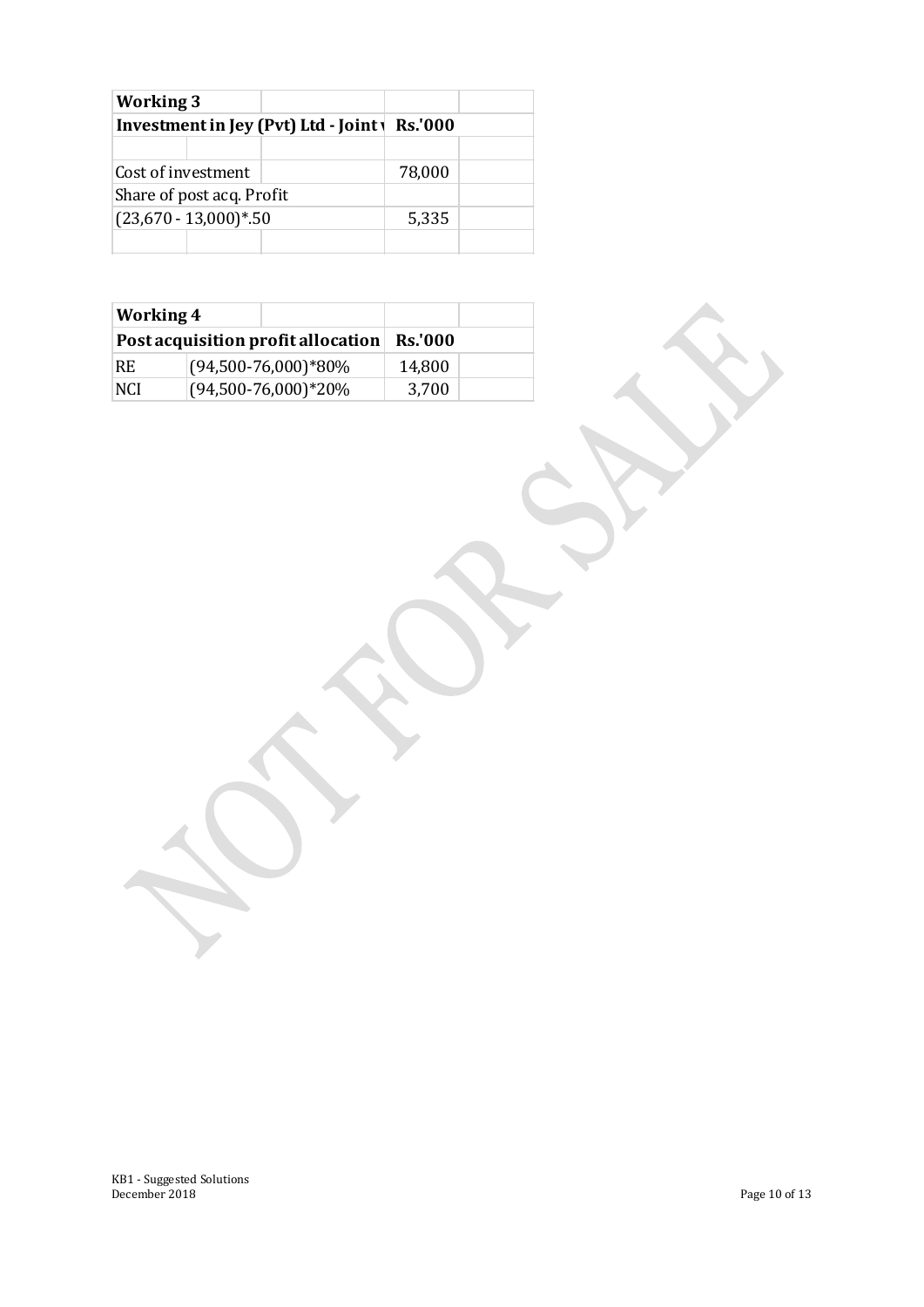#### **Relevant Learning Outcome/s: 2.1 (Level A) and 2.2 (Level B)**

- 2.1 Thorough knowledge and comprehension of the standard to identify significant complicated issues and any potential implications to the financial statements, and to exercise professional judgment in the evaluation and application of standards in resolving a complicated matter related to financial reporting.
- 2.2 Good knowledge and comprehension of the standard to identify moderately complicated issues and any potential implications to the financial statements, and to exercise professional judgment in the analysis and application of standards in resolving a moderately complicated matter related to financial reporting.

Study text reference: Pages 109 – 132, 133 – 146, 257 – 272, 348 – 350

- (a) Under the recognition principle of LKAS 16 *Property, Plant and Equipment*, day-today servicing items are not capitalised but rather expensed (if the costs are incurred to bring the asset to its original conditions, such costs are expensed). Costs that result in the flowing of future economic benefits to the entity should be capitalised.
	- Removal of the roof to add an additional floor and the cost to build the additional floor together with the roof – these costs will result in having another floor to the building, which will bring in additional cash flows to the company. Therefore these costs (Rs. 48 million) should be capitalised. The carrying amount of the existing roof should be derecognised.
	- Repair of the car park to restore it to the original condition this cost is incurred to bring the car park back to its original condition. Hence this is a repair and should be expensed to profit or loss.
	- Improvements to hotel rooms these costs should be capitalised, as they will result in improved economic benefits by allowing a higher room rate to be charged from guests.
	- Wall painting costs appear to be a day-to-day servicing item and therefore should be expensed.
	- Cost for promotional activities are not recognised as part of the cost of the building per LKAS 16 and should be expensed.
	- (b) Per LKAS 37 *Provisions, Contingent Liabilities and Contingent Assets,* as at 31 March 2018, there is a present constructive obligation as a restructuring plan identifying the business (location) affected, number of employees that will be compensated and when the plan will be implemented, were all announced. This raised a valid expectation in those who were affected, before the end of the financial year

Restructuring has been announced and therefore an outflow of economic benefits is probable and the board has estimated the cost of the restructuring.

Therefore a provision should be recognised as at 31 March 2018. The provision amount is as follows.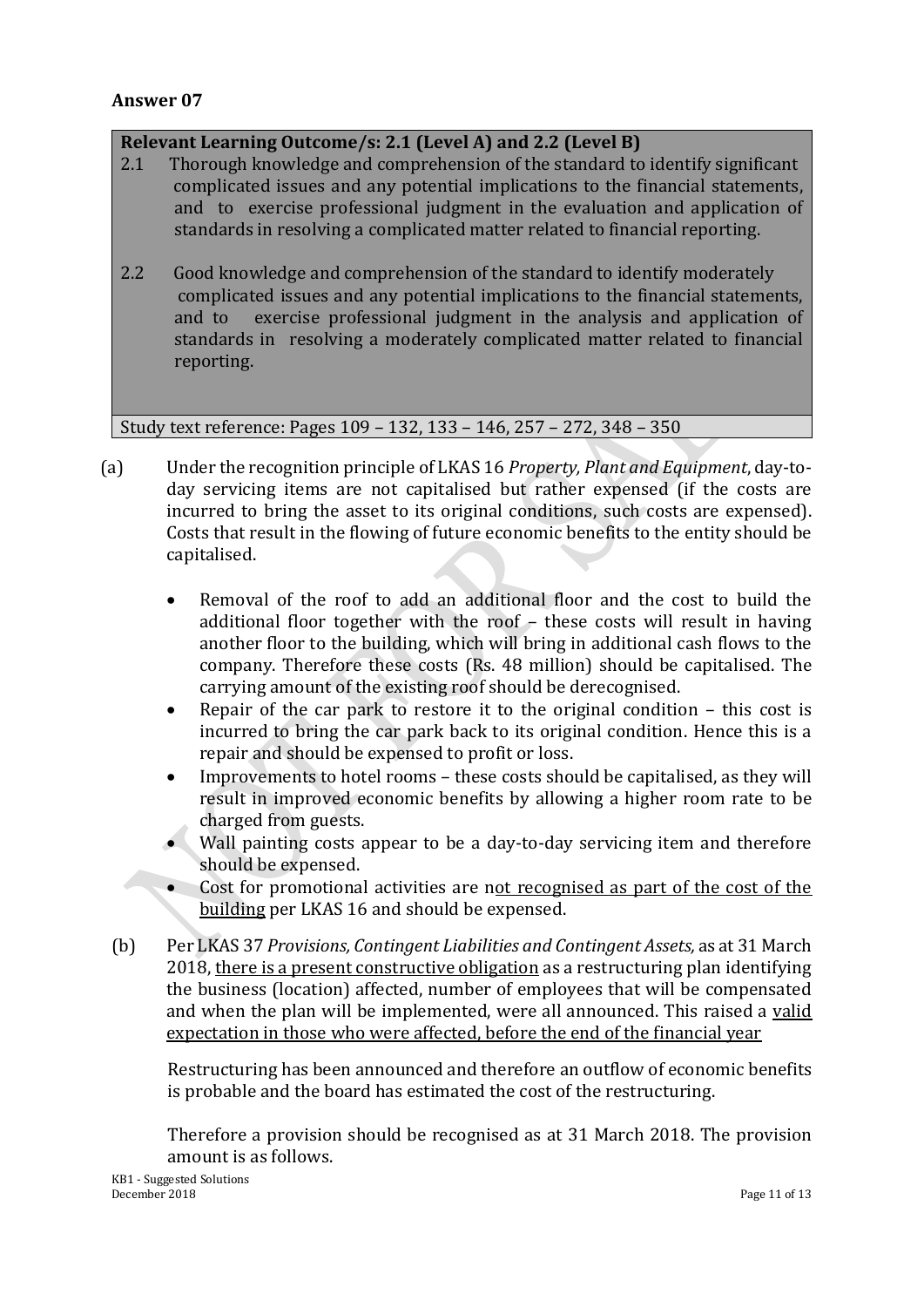|                            | <b>Rs. million</b> |
|----------------------------|--------------------|
| Direct cost                |                    |
| Compensation to employees  |                    |
| Non-cancellable lease      |                    |
| payment (onerous contract) |                    |
| $(1*3 \text{ years})$      |                    |
|                            |                    |

- (c) Classification of financial assets should be based on the entity's business model for managing the financial assets and the contractual cash flow characteristics of the financial assets.
	- Portfolio of investments in treasury bonds the business model is collecting contractual cash flows (interest and the principal amount) and selling them. It assesses the bonds on an ongoing basis to maximise the return until a capital expenditure need arises. Therefore these bonds should be classified as financial assets, subsequently measured at fair value through other comprehensive income.
	- Investments in listed equity shares of difference entities these investments do not have the contractual cash flow characteristic. The business model is to maximise the overall return by holding and selling them. Therefore they will not be classified as financial assets, subsequently measured at amortised cost or at fair value through other comprehensive income. Accordingly these investments are classified as financial assets subsequently measured at fair value through profit or loss.
	- Receivables portfolio the business model is to hold these receivables to collect the contractual cash flows and thus should be classified as financial assets, subsequently measured at amortised cost.
- (d) Changes in accounting policy should be applied retrospectively. That is the company should adjust the opening balance of each affected component of equity for the earliest prior period presented, and other comparative amounts disclosed for each prior period presented as if the new accounting policy had always been applied.

Per LKAS 1, when a retrospective restatement is done, three statements of financial positions should be presented.

In this case, the opening balance of retained earnings of the 2016 financial year needs to be adjusted by Rs. 8 million (Rs. 14 million – Rs. 6 million). Investment property should be shown as Rs. 14 million. Then in the 2017 financial year, the fair value increase of Rs. 0.8 million should be recognised in profit or loss and the value of the investment property should be shown as Rs. 14.8 million.

In the 2018 financial year, the fair value increase of Rs. 0.7 million should be recognised in profit or loss and the value of the investment property should be shown as Rs. 15.5 million.